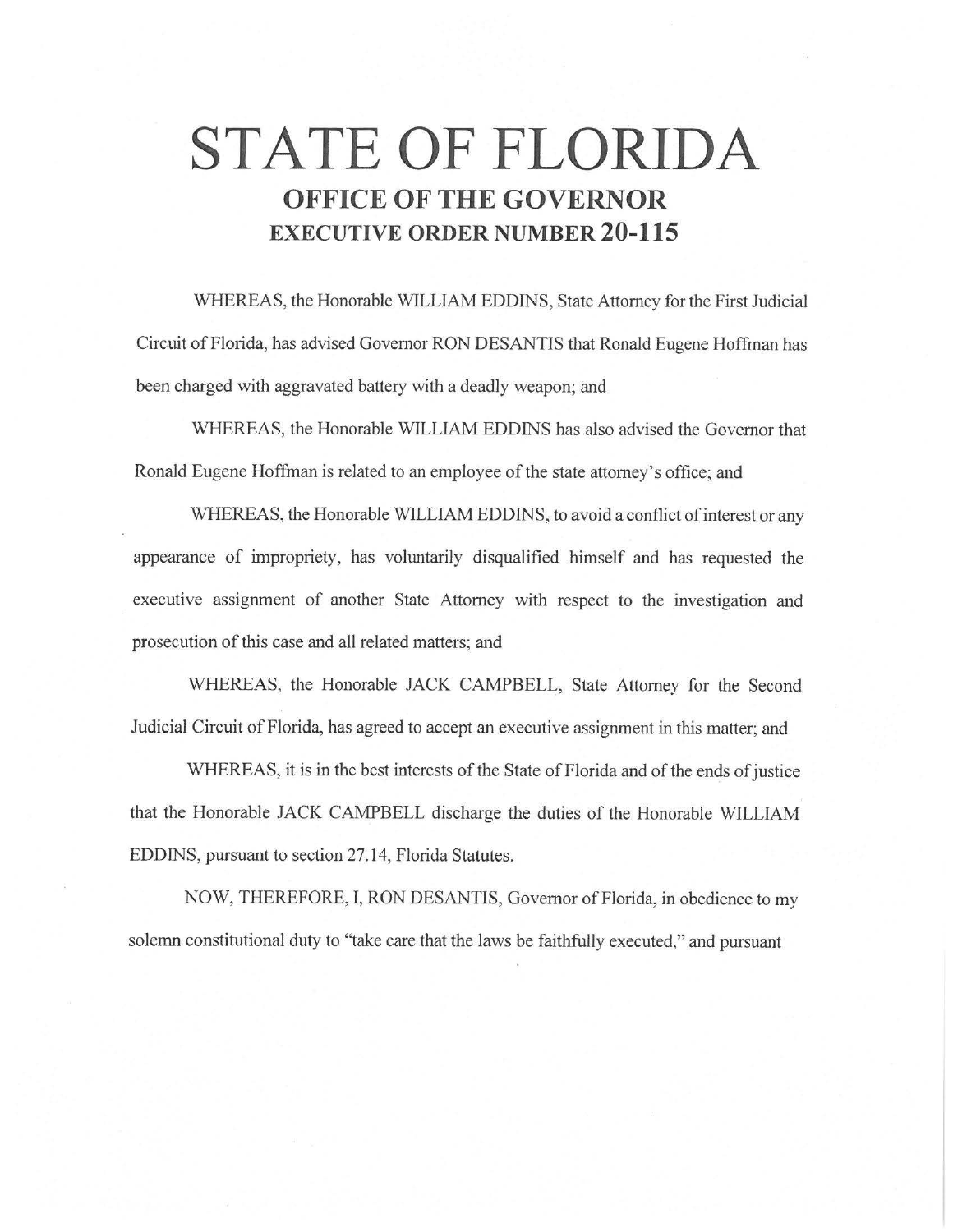to the Constitution and laws of the State of Florida, issue the following Executive Order, effective immediately:

### Section 1.

The Honorable JACK CAMPBELL, State Attorney for the Second Judicial Circuit of Florida, referred to as the "Assigned State Attorney," is assigned to discharge the duties of the Honorable WILLIAM EDDINS, State Attorney for the First Judicial Circuit of Florida, as they relate to the investigation, prosecution, and all matters related to Ronald Eugene Hoffman.

## Section 2.

The Assigned State Attorney or one or more Assistant State Attorneys and Investigators, who have been designated by the Assigned State Attorney, shall proceed immediately to the First Judicial Circuit of Florida, and are vested with the authority to perform the duties prescribed herein.

### Section 3.

All residents of the First Judicial Circuit are requested, and all public officials are directed, to cooperate and render whatever assistance is necessary to the Assigned State Attorney, so that justice may be served.

## Section 4.

The period of this Executive Assignment shall be for one (]) year, to and including May 8, 2021.